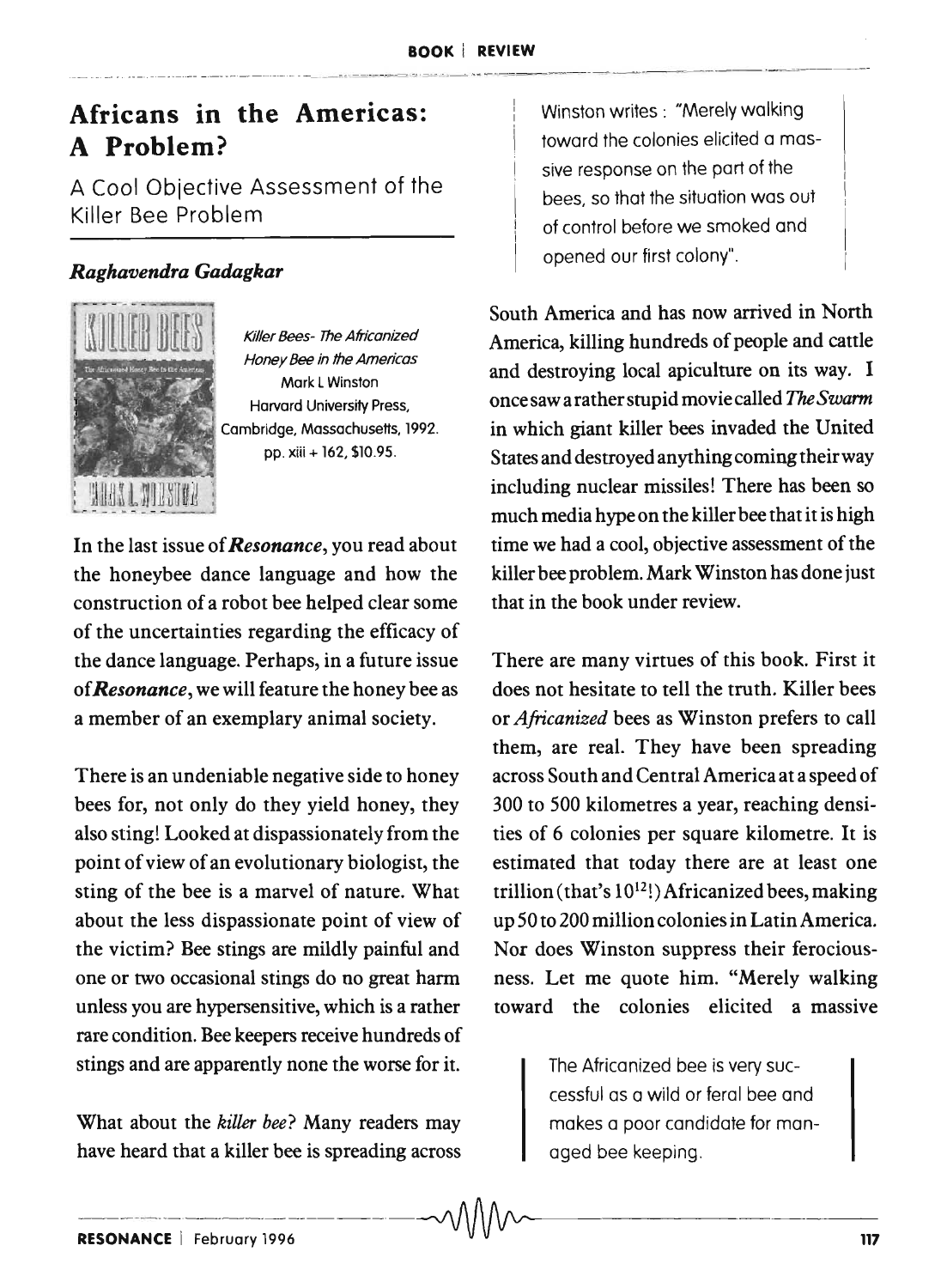response on the part of the bees, so that the situation was out of control before we smoked and opened our first colony. Bees were everywhere, stinging through our layered clothing and banging into our veils and helmets with such ferocity that we could barely hear each other. It was a hot, humid day, and the combination of sweat, noise, and stings forced us to retreat after examining only a few colonies. The bees followed us all the way back to the car, and we had to keep our equipment on until we were far out of their stinging range. As we drove off, we could see the farmers swatting at the bees and two of their cows were being stung; we had to stop and move the animals farther away to safety." Writing even more candidly about the situation in the United States, Winston writes "Our response to the Africanized bee entered a new phase on 15 October 1990, when a colony of the bees was found ... near ... Texas ... The first stinging incident occurred ... in May 1991 ... the southeast corner of Texas is under quarantine ... the governor ... approved an emergency appropriation of \$187,000, .... to .... assist bee keepers." An equally important virtue of this book is the extraordinary clarity with which Winston is able to relate the ecology and behaviour of the Africanized bee to its success as a killer bee. Of course I will not reveal all the details but the net result is that the Africanized bee is very successful as a wild or feral bee and makes a poor candidate for managed bee keeping. Yet another virtue of this book is the large number of realistic strategies suggested for coping with the Africanized bees. To learn about these, read the book!



How did the problem of the killer bee begin in the first place? Honey bees are not native to the Americas; the European bee *Apis mellifera*  had been introduced there for bee keeping but is not good for this purpose in tropical regions. The Brazilian government therefore asked one of their geneticists, Warwick Kerr, to import and breed bees better suited to that country. As Winston says, "for stock he (Warwick Kerr) naturally looked to Africa, the original habitat of tropical honey bees ... The Kerr group knew that the African bees had a reputation for being highly aggressive, but reasoned that they could cross African with European bees to produce a hybrid with

> .As luck would have it, the natural crossing of African bees with the local Brazilian bees did not yield the mild but industrious hybrids that Kerr had expected .